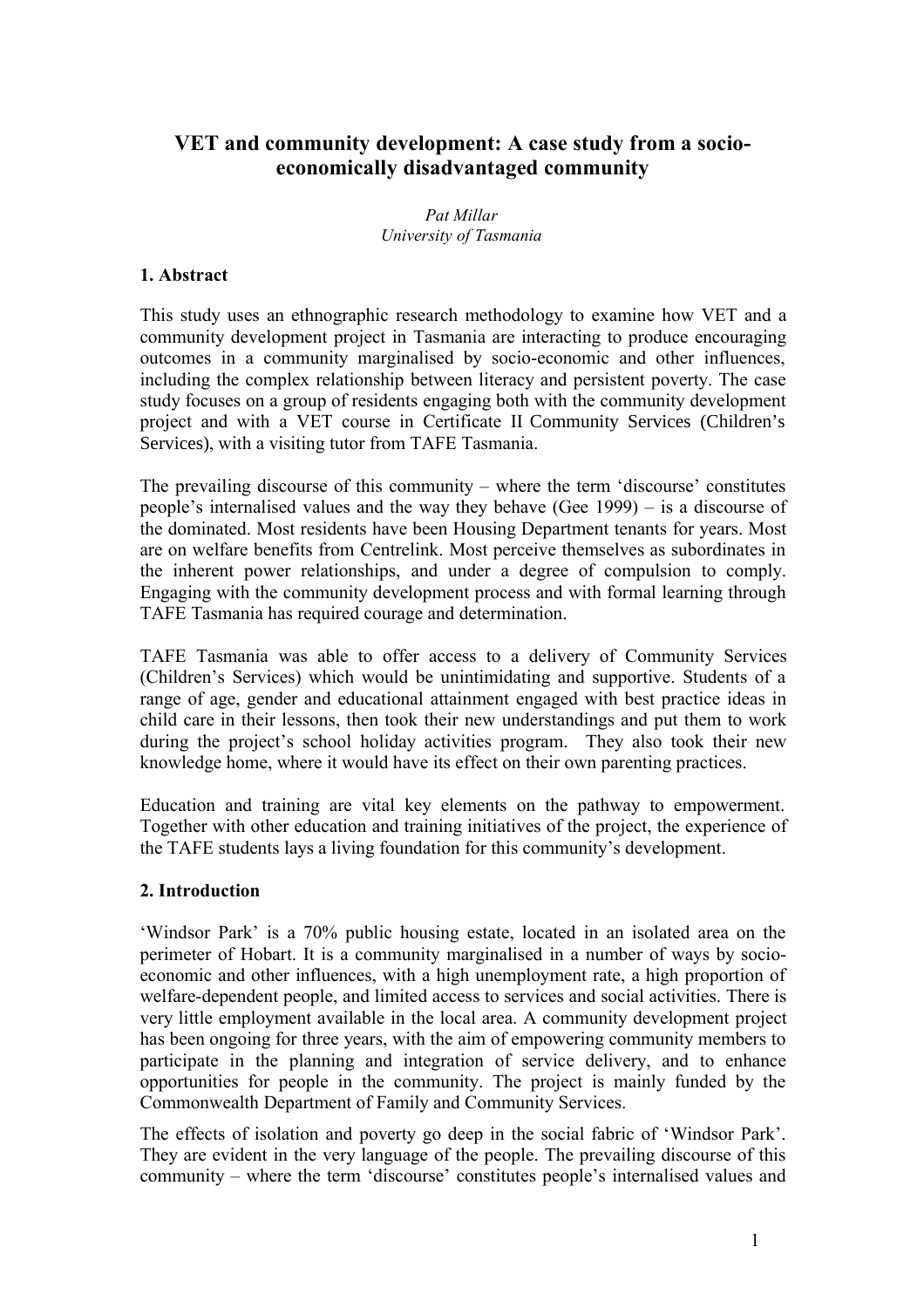the way they behave (Gee 1999) – is a discourse of the dominated. Most residents have been tenants and welfare recipients for years. There is a perception that they are subordinates in the inherent power relationships, and that they are under a degree of compulsion to comply.

However, education and training, emanating from the project directly and from its links with local service providers, are having promising outcomes. Some community members have gone 'back to school'. One of these is a member of the community management group being supported by the project. She does accounting work for organisations in the community, drawing on what she learned at high school years ago. Now she has enrolled for an Open Learning course to update and consolidate her knowledge.

One of the strongest outcomes of the project has been a school holiday children's activities program, where good numbers of volunteers from the community have formed an organising group with the Children's Worker employed by the project, to plan, implement and supervise a broad range of activities for local children during school vacation times. During the program's first year, volunteers underwent some training sessions conducted variously by the Children's Worker, the Project Facilitator, and Volunteering Tasmania. Nutritional Food Workshops were held in conjunction with this training. Informal learning by volunteers occurred as teamwork skills, conflict resolution strategies and use of a framework for grievance procedures were encouraged by project workers.

In August 2002 fourteen volunteers indicated interest in enrolling in Certificate II Community Services (Children's Services), with a visiting tutor from TAFE Tasmania.

The group, mostly women, ranged in age from seventeen to forties. Most had been local residents for a number of years. All were unemployed, and some had never been employed. All had left school before Year 12. Some had had difficult experiences there. A few had participated in short courses through Centrelink.

# **3. Literature review**

Community development has been defined as the level of control communities have to plan, develop, implement, and maintain effective community programs which impact on their individual and collective social and economic futures (Poole 1997). Recently, the NEEF (National Education and Employment Forum) Report (Feeney et al. 2003) looked at geographical areas of concentrated disadvantage where poverty, isolation, limited education, welfare dependency, unemployment and persistent long-term unemployment combine to produce 'vulnerable communities' (p.17). The creation of community development programs aims to help unlock the cycle of poverty, unemployment and isolation in which people in these communities find themselves (Good Beginnings Australia 2003).

The NEEF Report drew attention to the close correlation between socio-economic status and educational outcomes (Feeney et al. 2003). Low socio-economic status appears to have a significant effect on participation and achievement in post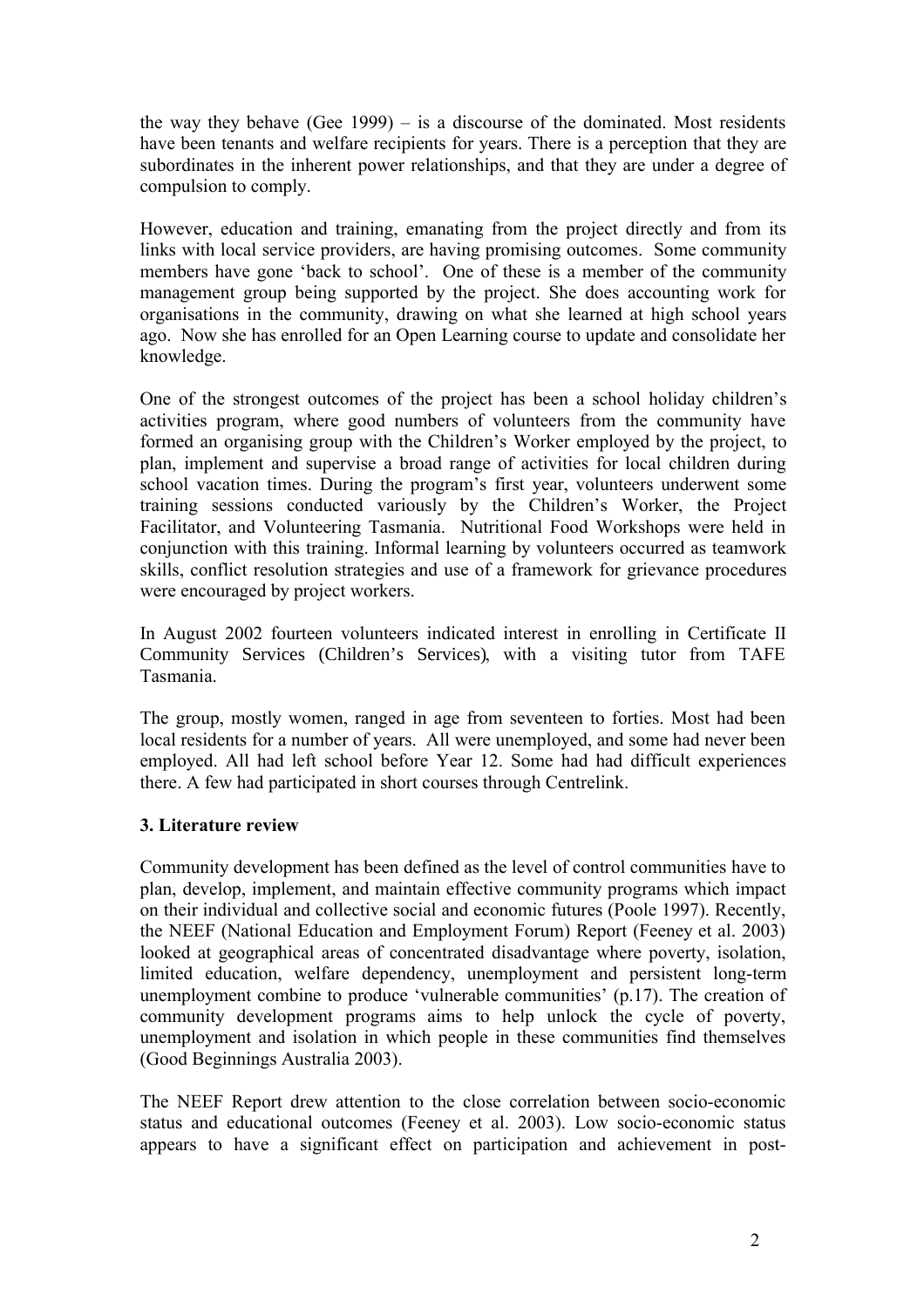compulsory education and training (NBEET 1996; DETYA 1999; Baum et al. 1999; Watson and Pope 2000; Zappala and Considine 2001).

Vocational Education and Training (VET) activity, however, can build community capacity in a number of ways. Individual capacity is at the very foundation of community capacity. As skill and knowledge are acquired, the individual's selfefficacy, self-esteem and self-confidence are increased, and the individual's jobreadiness is improved. Further, VET exposes the individual to the experience of networking, interaction and support, and may be the catalyst or facilitator for new networks and connections (Kilpatrick, Bell and Falk 1999; Balatti and Falk 2000). These connections are a vital part of social capital building, which occurs as local people develop their neighbouring behaviour, basic voluntary participation and leadership activity (Saegert and Winkel 1998; Falk and Kilpatrick 2000), and which is a vital part of community development. As well as intra-community connections, external networks are also a vital part of the social capital of a community (Falk and Kilpatrick 2000), providing access to resources and new ideas. VET may play an important role here, countering the social isolation experienced by vulnerable communities, and supplying access to material resources, role models, and 'the kind of cultural learning from mainstream social networks that facilitates social and economic advancement in modern industrial society' (Wilson 1991, p. 463).

# **4. Research method**

The research drawn on in this paper is from a developing doctoral thesis entitled 'The literacies of "empowerment": Literacy practices in a socio-economically disadvantaged community'. The overall aim of that project is to examine how a community development project is impacting on literacy practices and skills of community members who engage with it.

The research questions for this paper, 'VET and community development', are:

- What interaction is occurring between VET and the local community development project? What factors impede interaction and what factors promote it?
- What are the outcomes of participation in VET for individuals and community groups?

The research for the paper was conducted as an instrumental case study (Cresswell 1998; Yin 1999), using the ethnographic techniques of observation, documents and recording of interviews (Lincoln and Guba 1985).

The data for this paper were generated from three main sources:

1. Semi-structured face-to-face interviews with:

- six Certificate II Community Services (Children's Services) students. (These interviews took place over a period of six months, during which time the number of students participating in the course decreased. One of the students interviewed later dropped out of the course.)
- their TAFE Tasmania teacher and the TAFE Tasmania team-leader.
- the Children's Worker employed by the local community development project.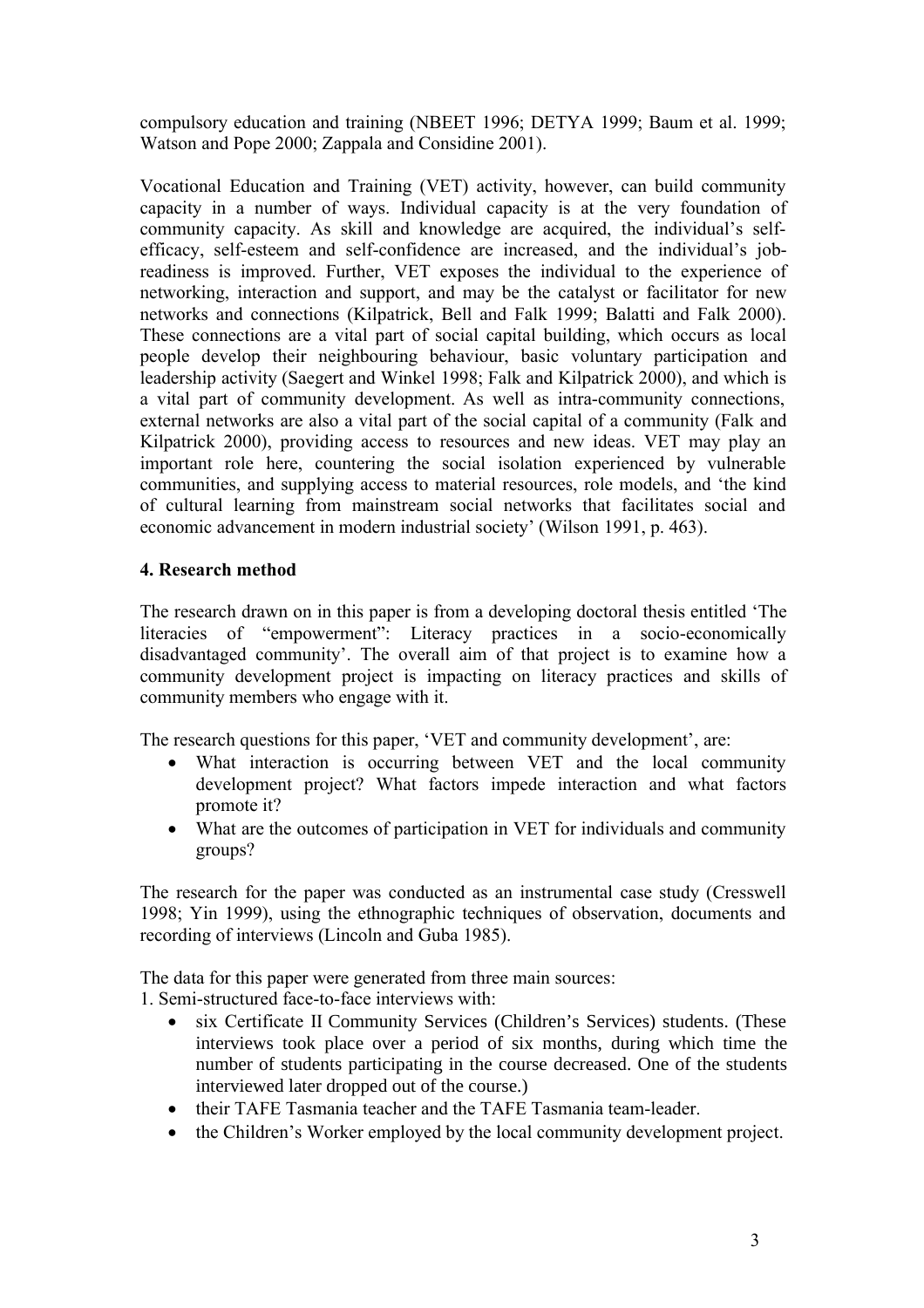2. Observation of one one-hour teaching session in the 'Windsor Park' community building in August 2002, and observation of the students functioning as volunteers on two occasions during the September 2002 school holiday activities program.

3. Examination of textual material:

- the relevant units of the Community Services Training Package, which describe the underpinning skills and competencies required;
- the texts of teaching and assessment materials provided to the students.

Interviews lasting 30–40 minutes were audiotaped, transcribed, and a data-coding framework was developed according to the approach of Tesch (1990) regarding a qualitative organising system for data reduction. Thematic analysis (Aronson 1994) was then undertaken by linking certain codes used within the coding framework to the relevant research questions. A number of themes and sub-themes were identified.

### **5. Findings and discussion**

Six months after children's school holiday activities program volunteers first signified their interest in participating in the Certificate II Community Services (Children's Services) course, no one has yet completed their assessment in the four units selected for them to begin with: CHCCHILD1A 'Work within legislative and ethical requirements'; CHCCN1A 'Maintain a healthy and safe environment'; CHCCN2A 'Provide physical care'; and CHCICAA 'Communicate with children'.

There are four reasons contributing to the delay. The enrolment process was very slow, due to difficulties with costs and completion of forms; some students did not attend every teaching session; TAFE's December–January vacation period interrupted tuition for nearly two months; and there have been difficulties finding appropriate assessment opportunities.

Numbers of participants in the course have dwindled. As of February 2003, it seemed there were six students remaining. However, participants, their tutor and her teamleader, and the project's Children's Worker all remained very positive. New people were also showing interest in doing the course.

TAFE Tasmania has made a creative effort to accommodate the learning needs of its 'Windsor Park' students. The tutor goes to them. Tuition takes place in a local community building. The tutor has a cheerful manner which the students find easy to relate to. Observation of one session suggested that everyone was enjoying his or her learning. Observation of the students working as volunteers during the September 2002 school holiday activities program indicated that their recent learning was in the foreground of their minds and was being effectively integrated into their work. There was a lot of talk about how matters they had discussed in class related to their activities in the holiday program. The holiday program was therefore a vivid example of what can be achieved when VET and a community development project interact: there were positive outcomes for the community's children, for the volunteers, and for the project.

A number of themes emerged from the research, which will now be discussed.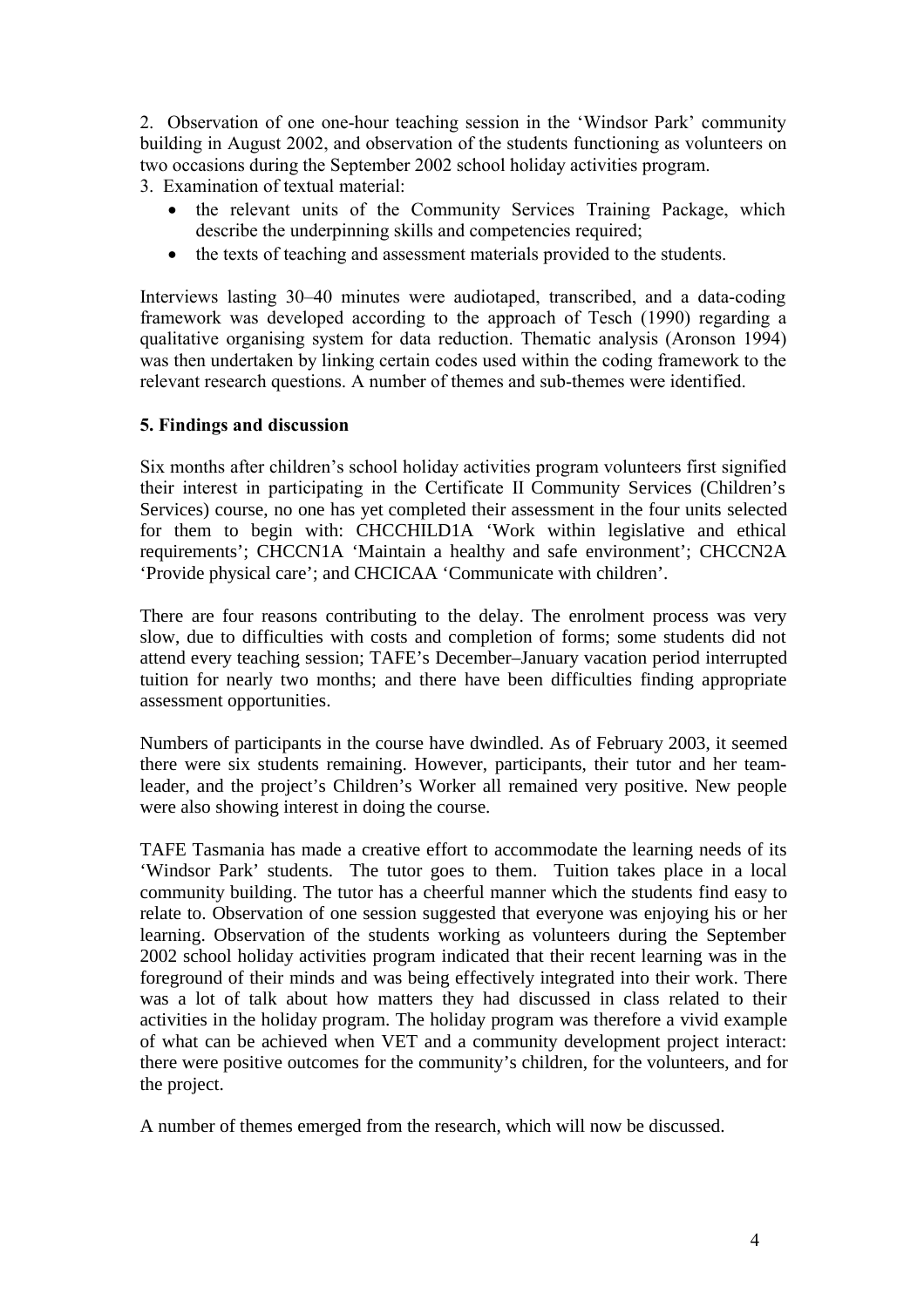*Student support needs*

When VET comes to a community of multiple disadvantage, student support needs are higher than usual. These include basic financial and childcare needs and motivational and educational needs.

The students all sought funding for their tuition through Centrelink or their job agencies.

The processes involved in signing them up for the course were very slow and quite stressful. There is a cost to each student, which is hard for people in these socio-economic circumstances. Not all were eligible for the same level of assistance from Centrelink or the job agencies.

(Children's Worker, October 2002)

They required considerable support from the Children's Worker and their TAFE tutor in order to engage with the processes of enrolment and training.

There were problems just getting the form filled in, related to literacy ... knowing how to enrol. That whole process took endless talking. There were forms not coming back. Finally we tried to get them into TAFE as a group, to get some orientation, experience a classroom and so forth. My understanding was that no one had transport. So the project arranged for transport. Even then, not all of them came on that particular day. So the enrolment process still wasn't complete. I now have four students enrolled. I have another enrolment form here that's not quite complete. And a sixth one … For one student it's been an on again off again kind of situation.

(TAFE Tasmania tutor, February 2003)

Another issue for the students is childcare. There is no childcare available in 'Windsor Park'. Students with young children said this adversely affected their attendance at classes.

Ongoing moral support was also important to the students. The Children's Worker was available in the community most days and was able to provide advice on the training. He was also present during the holiday activities program. The students said they would have liked also to have the tutor present for more time during the holiday program.

We had a difficulty in TAFE, in that I could only go out for an hour, and be with them. And what they were wanting was for me to go every holiday program meeting time, to work with them.

(TAFE Tasmania tutor, February 2003)

Comments made by some students in class revealed a degree of uncertainty. 'Is it OK for us to remind each other, if one of us makes a mistake during the holiday program?' asked one.

Some expressed concern about 'written work' in class. The tutor told them: 'Any written work we do will be group written work.' Two students immediately declined to write for the group. One said: 'I'm good at spelling and that sort of thing, but my actual writing's too messy.' However, one student volunteered to write on behalf of the group. Another student said that she was used to writing. '[During the holiday program] we go through the rules every morning with the children, and I write them on the blackboard.'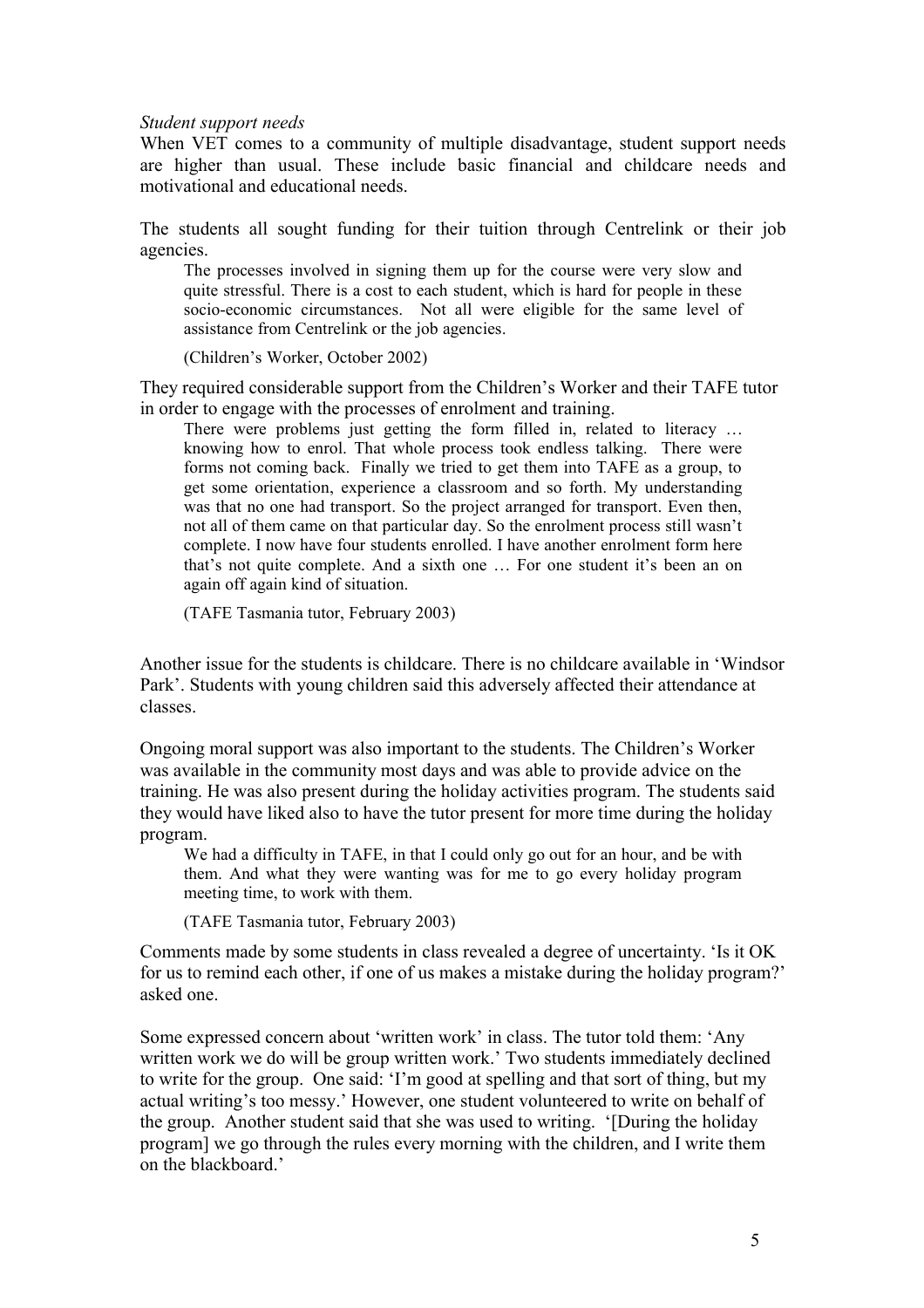### *Teaching issues*

The effect of educational disadvantage is not simply a deficit in reading and writing skills, but also in attention, comprehension and cognitive engagement with the educational materials.

The level they're starting on is the equivalent of the VET course in schools and we've selected our four particular units of competence that are pre-requisite and co-requisite to the certificate 3 qualification. The Training Package is quite complex because in a sense the cert 2 and cert 3 are intermixed. We've only selected four units to begin with.

(TAFE Tasmania tutor, February 2003)

Most of the students are parents, and to a varying degree they already possessed most of the underpinning knowledge and underpinning skills for CHCCN1A 'Maintain a healthy and safe environment', CHCCN2A 'Provide physical care', and CHCICAA 'Communicate with children'. One student said: 'A lot of this is common sense. I do it at home.'

The tutor said: 'I taught Maintaining a Safe and Healthy Environment by getting them to work on a safety audit as a group.' The students said they enjoyed group work. One said, 'It's more like what we do in the holiday program. Ask each other and back each other up, that sort of thing.'

The fourth unit, CHCCHILD1A 'Work within legislative and ethical requirements', requires a considerable amount of underpinning knowledge (e.g., legislative requirements, UN charter of rights, codes of ethics) which would be new to most of the students and which involves coming to grips with a new and difficult literacy, the literacy of the law. Introductory teaching on this unit has focused on issues of immediate relevance to the holiday program, presented through questions and general discussion.

Reading, writing, speaking, listening and numeracy skills are also necessary to fulfil Performance Criteria. Implied in these criteria is the assumption of a repertoire of literate practices (Hull et al. 1996; Gee, 1990, 1999), which would enable trainees to:

- report evidence of injury or neglect accurately
- record explanations of injuries or changes in behaviour offered by children, parents and others
- carefully follow legislative requirements
- supervise children in accordance with legal requirements and regulations
- respect and follow, where possible, different cultural practices
- store food within appropriate temperature limits
- follow regulatory requirements on preparing food hygienically
- model a positive and respectful communication style.

The 'Windsor Park' students are building on their repertoire of literate practices, but it takes time, and this is being allowed for in the teaching process.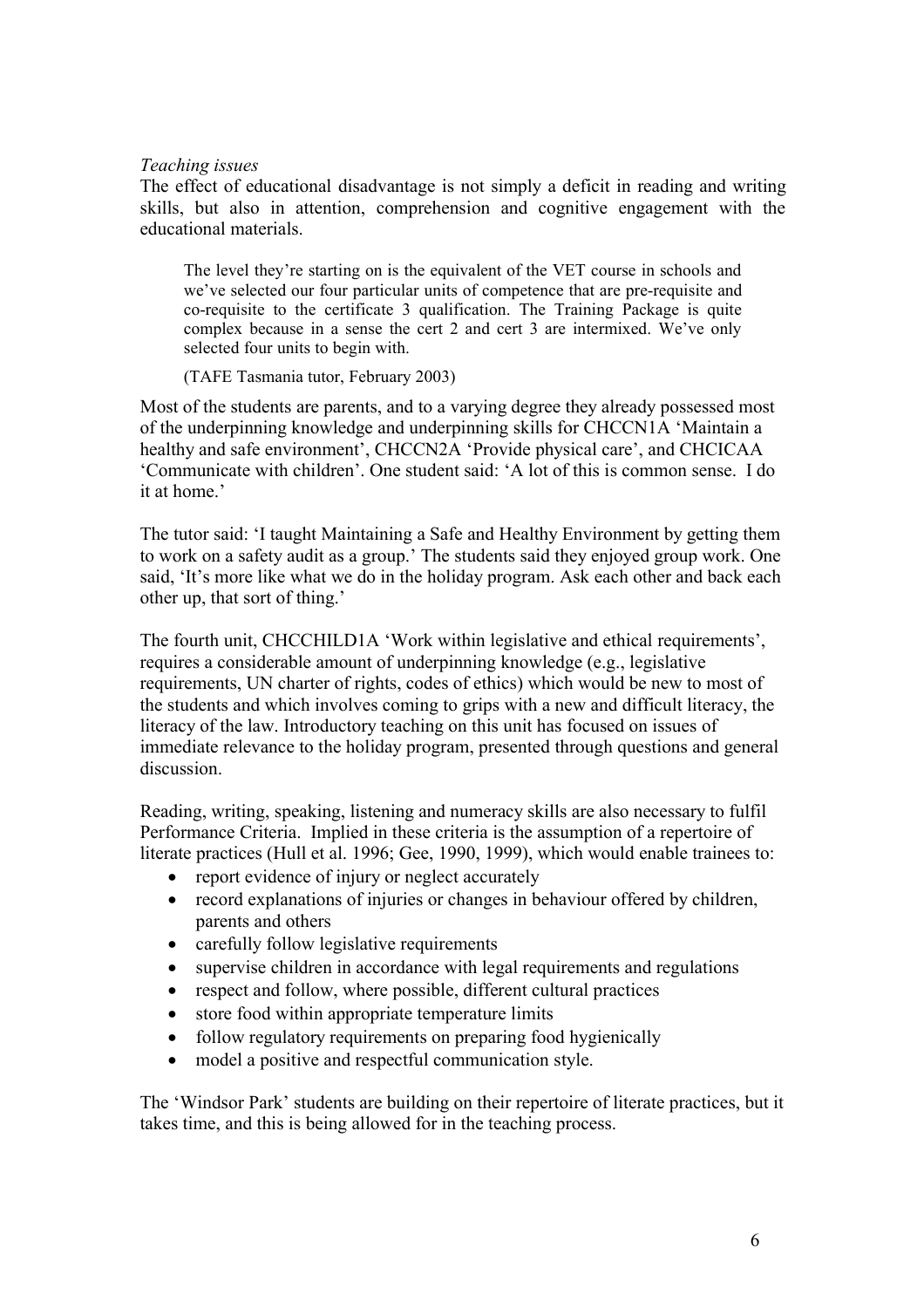#### *Assessment issues*

One of the challenges facing the TAFE Tasmania tutor is to find enough contexts to assess her 'Windsor Park' students.

Usually they have a workplace and they enroll in units and they're assessed in the workplace. With regard to the units that we're assessing, we need to assess the students with babies and young children as well as school children. The holiday program and the homework program [another program offered by the project] reach the 5 to 12 year old age group. We need to find a place with under-fives.

So we need to work out a way to assess these particular students across the other age groups, and we haven't come up with a solution yet. We're hoping there might be perhaps a playgroup within the community out there, that we might be able to access. Or something like that, where we can assess evidence of good practice, communicating positively with young children, providing physical care.

That might be a rather long-term process.

(TAFE Tasmania tutor, February 2003)

Since that interview there has been some good news. In March 2003 a playgroup operating from the local school's kindergarten offered to let the students work with them for two hours a week.

The unemployed have much less access to training than people in the workforce. Even if they can fund their training, assessment contexts present trainers with a considerable challenge. In 'Windsor Park', assessment has been a factor slowing the progress of students. This may have had an effect on motivation and class attendance.

#### *The empowerment of learning*

The students engaged with best practice ideas in childcare in their lessons, then took their new understandings and put them to work during the holiday activities program. Other volunteers learned from them. Outcomes of this were obvious in two areas observed in September 2002. There was a heightened awareness of hygiene issues, for example in food preparation. There was also an increased awareness of options in behaviour management. Volunteers showed themselves able to work as a team to deal sensitively with the behaviour of individual children, some of whom have clinical disorders. The volunteers who were parents also took their new knowledge home, where they said it was having an effect on their own parenting practices.

All the students said they felt more confident as a result of their VET training, and that their self-esteem had increased. Four said they were more likely now to engage with other formal learning.

### *Community development*

Community connections, social capital building and community development are all facilitated by the sharing of an overall culture, which may be thought of as a 'tool kit of symbols, stories, rituals and world-views that we assemble as we grow up and experience the world – a set of skills and habits' (Duncan 1999, p. 189).

Our tool kits are shaped by what we experience in the social world, by the relationships we have and by the larger community context in which those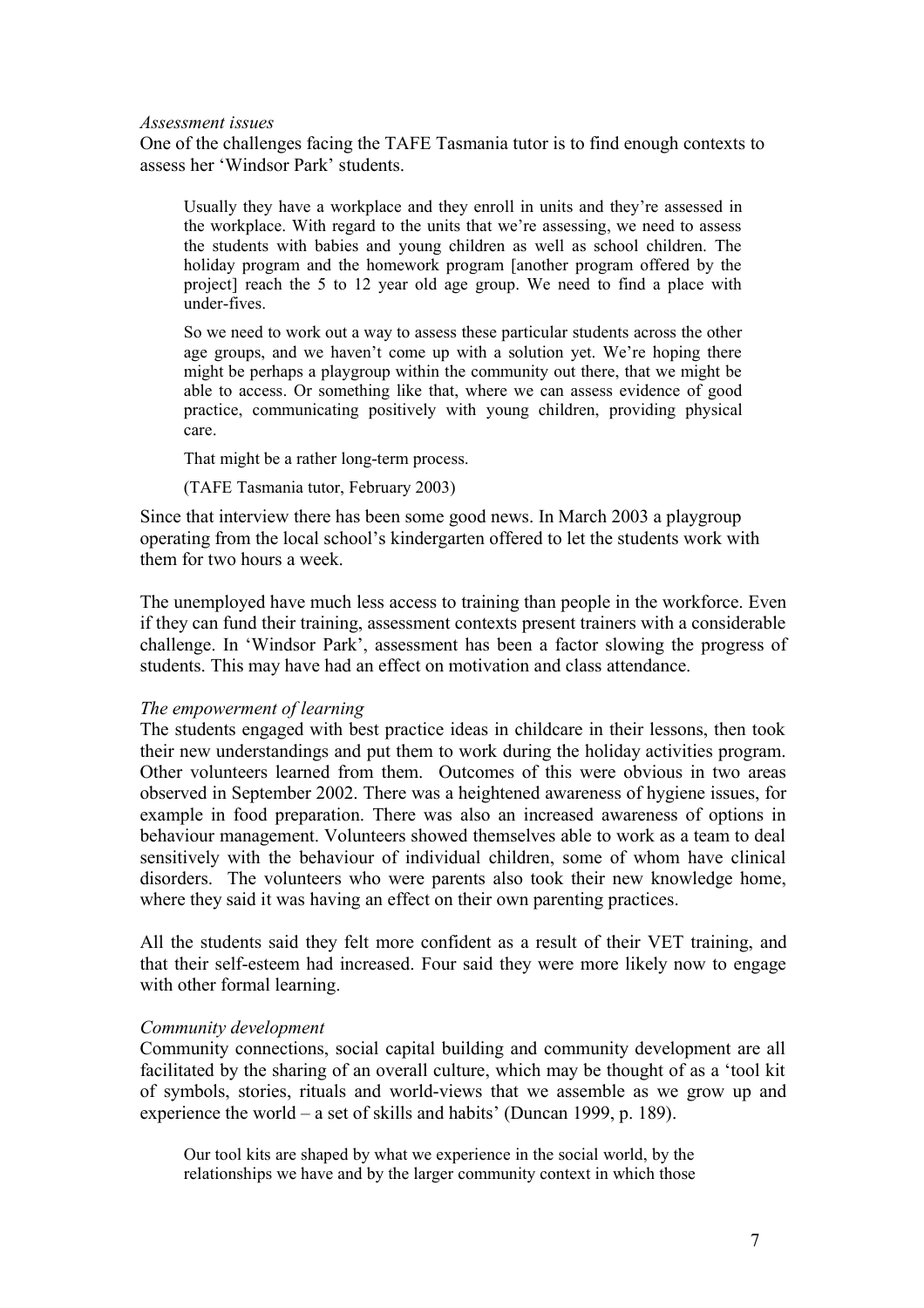relationships occur. When we make a choice in life, we reach into our tool kit and select familiar tools so we can, to use sociologist Pierre Bourdieu's phrase, do what people 'like us' do.

(Duncan 1999, pp. 189–190)

The 'Windsor Park' community development project's interaction with VET has enlarged the 'tool kits' of community members who have engaged with it. It has done so through processes of formal and informal learning, and through the formation of networks and partnerships.

We had two Diploma of Childcare students at the holiday program on placement. One of the really good spin-offs of that was the partnership that developed between them and the volunteers. They would discuss the program and the areas they might need to tighten up on. Those sorts of partnerships that developed – it ebbed and flowed a bit, but it was a very positive collaboration.

(TAFE Tasmania tutor, February 2003)

There was a problem particularly with one little boy who has a behaviour problem. We worked it out that if one of us could be like his main minder, then he wouldn't be able to run from one volunteer to another giving a different story all the time. Just one of us would work with him and help him with his behaviour. This worked real good. Most of the time anyway.

(Volunteer/student, January 2003)

This kind of interaction has brought degrees of empowerment to these volunteers/students and, through their improved skills in the children's holiday activities program, has benefited the community.

# **6. Conclusions**

In 'Windsor Park', interaction between VET and a community development project has had a number of effects. The project's children's school holiday activities program attracted the volunteers and a project worker promoted and facilitated the link with formal training. In turn, the students are now able to make a more significant contribution to the community development process through their own developing skills, which benefit the holiday program, the homework group, and potentially the local playgroup.

Factors in this community which may impede participation in VET are related to cost, support needs which stem from educational or literacy insecurities, availability of workplace contexts for assessment purposes, and lack of childcare provision. The community development project was able to assist in some ways with all except the last.

Outcomes for individuals and for the community group of holiday activities program volunteers are positive, with individuals saying they have more confidence, some saying they are now more likely to participate in other forms of training, and the volunteer group being strengthened in skills and its networking and collaboration capacity.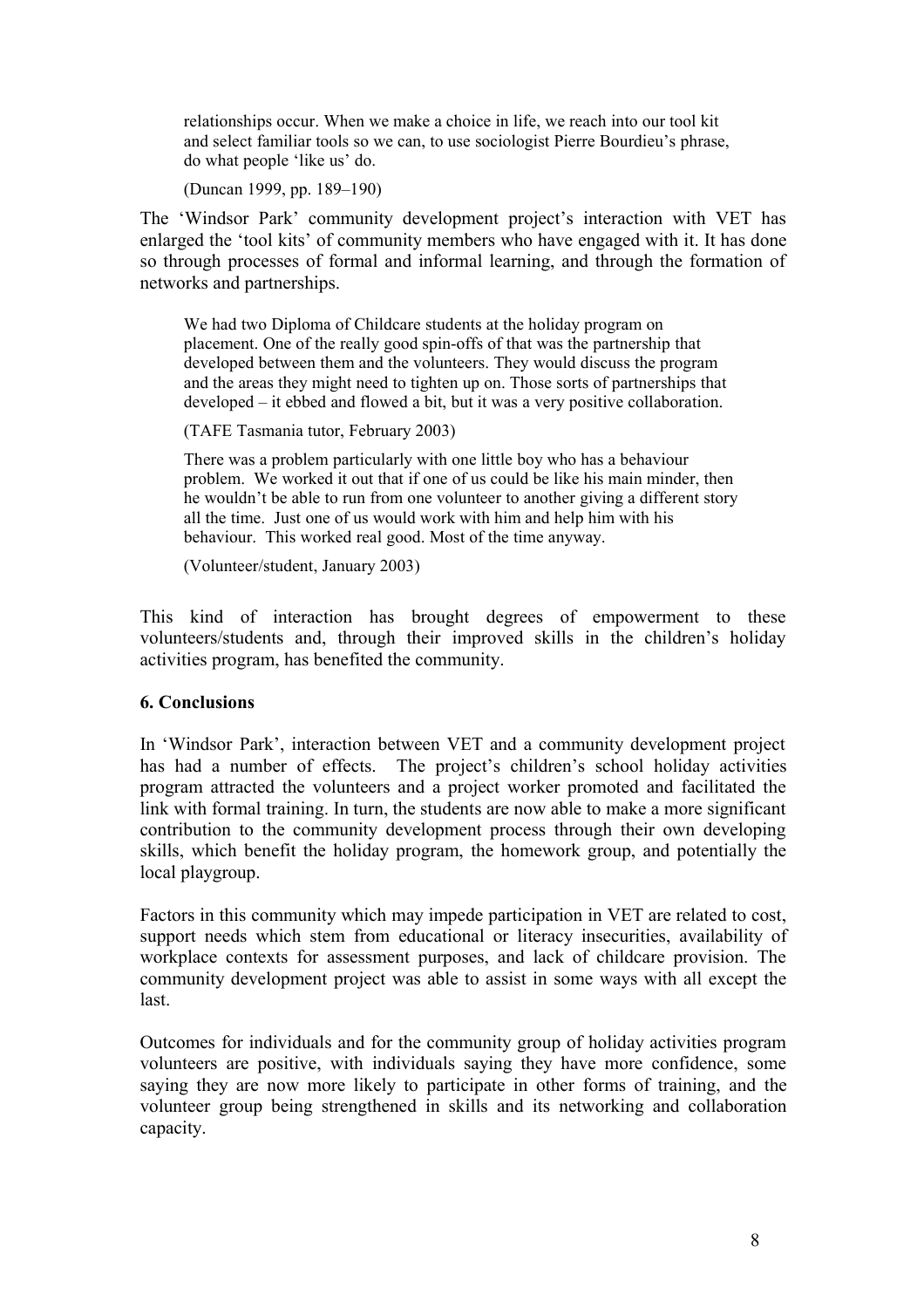The findings of this study suggest therefore that interaction between VET and community development projects in disadvantaged communities can have very encouraging outcomes. The Certificate II Community Services (Children's Services) experience in 'Windsor Park' is seen as a very positive one by participants, by project workers and by TAFE Tasmania.

### **7. References**

- Aronson, J. (1994). 'A pragmatic view of thematic analysis.' *The Qualitative Report*.  $2:1$ .
- Balatti, J. and Falk, I. (2000). 'Community capacity and vocational education and training'. Presentation for DETIR Skills Week Seminar, 'The role of training and employment in building sustainable communities: A place management approach', 8 September 2000, Logan City, Qld. (CRLRA Discussion Paper D4/2000).
- Baum, S., Stimson, R., O'Connor, K., Mullins, P. and Davis, R. (1999). *Community opportunity and vulnerability in Australia's cities and towns*. The Australian Housing and Urban Research Institute (AHURI). University of Queensland Press. Queensland.
- Connolly, B. (1999). 'Issues in the provision of education for inner city groups, especially community development groups'. *UAce annual conference 1999: lifelong learning, equity and inclusion: proceedings*. Universities Association for Continuing Education (UAce). Cambridge. 155-162.
- Cresswell, J. (1998). *Qualitative inquiry and research design: Choosing among five traditions*. Sage. California.
- DETYA (Department of Education, Training and Youth Affairs) (1999). *Equity in higher education*. Occasional Paper 99-A, March.
- Duncan, C.M. (1999). *Worlds apart: Why poverty persists in rural America*. Yale University Press. New Haven and London.
- Falk, I. and Kilpatrick, S. (2000). 'What is social capital? A study of rural communities'. *Sociologia Ruralis* 40:1. 87–110.
- Feeney, A., Feeney, D., Norton, M., Simons, R., Wyatt, D. and Zappala, G. (2002). *Bridging the gap between the 'haves' and 'have nots': Report of the National Education and Employment Forum (NEEF)*. World Education Fellowship Australian Council. Brisbane.
- Gee, J. (1990). *Social linguistics and literacies: Ideology in discourses*. The Falmer Press. London.
- Gee, J. (1999). *An introduction to discourse analysis*. Routledge. London.
- Good Beginnings Australia (2003). Family and community capacity building programs.

http://www.goodbeginnings.net.au/main.php?page=family\_community\_capacity\_ (February 2003).

- Hull, G., Jury, M., Ziv, O., and Katz, M. (1996). *Changing work, changing literacy? A study of skill requirements and redevelopment of a traditional and restructured workplace. Final report.* University of California. Berkeley.
- Kilpatrick, S., Bell, R. and Falk, I (1999). 'The role of group learning in building social capital.' *Journal of Vocational Education and Training*. 51:1. 129–144.
- Lincoln, Y.S. and Guba, E.G. (1985). *Naturalistic inquiry*. Sage. Beverly Hills.
- NBEET (National Board of Employment Education and Training) (1996). *Equity Diversity and Excellence: Advancing the National Higher Education Equity*